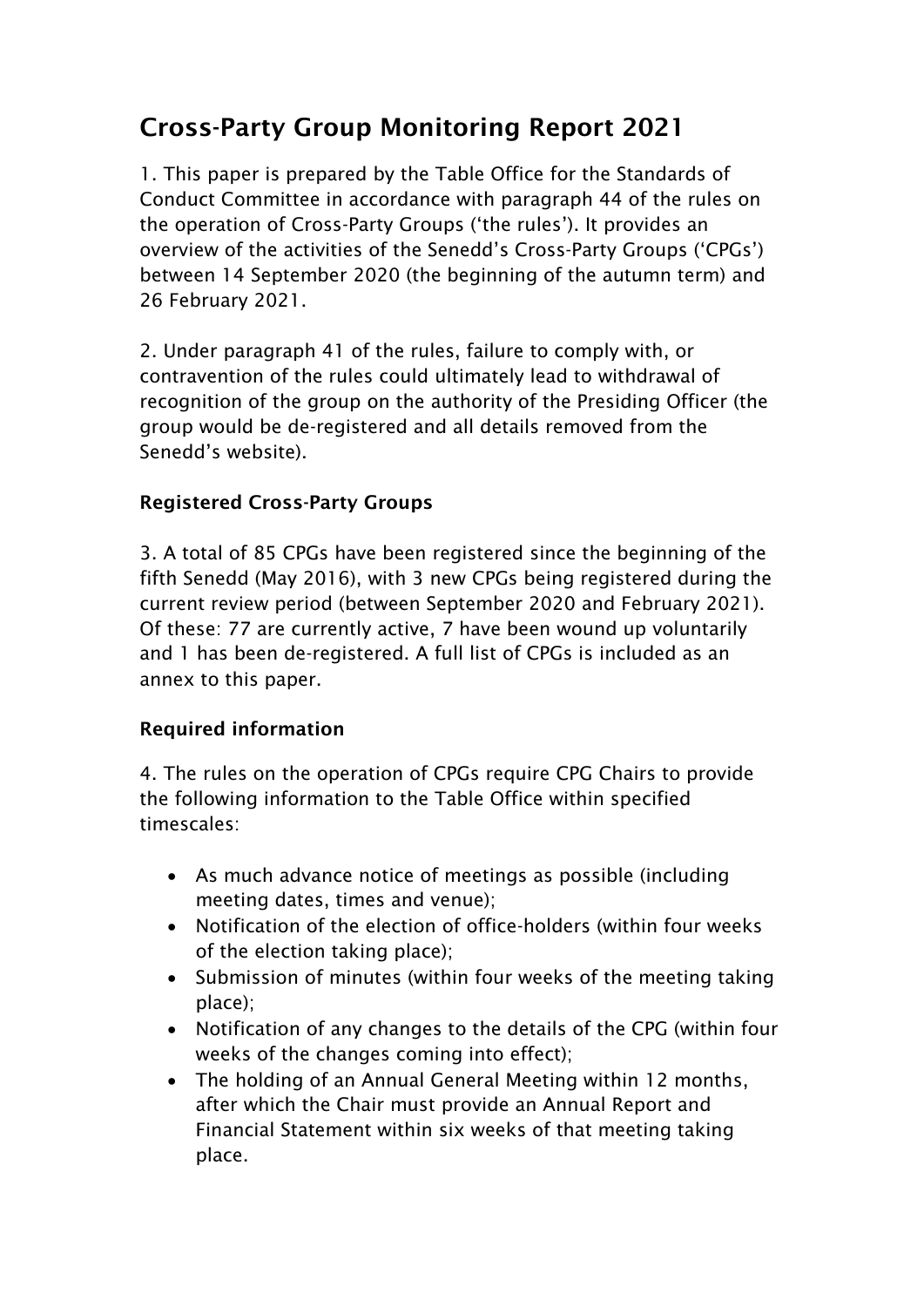5. A list of the groups, along with the names of Chairs and persons/organisations providing secretarial support, are included in Annex A. Full details of all group meetings are included on the Senedd's website as well as copies of all previous annual monitoring reports produced during the fifth Senedd to date.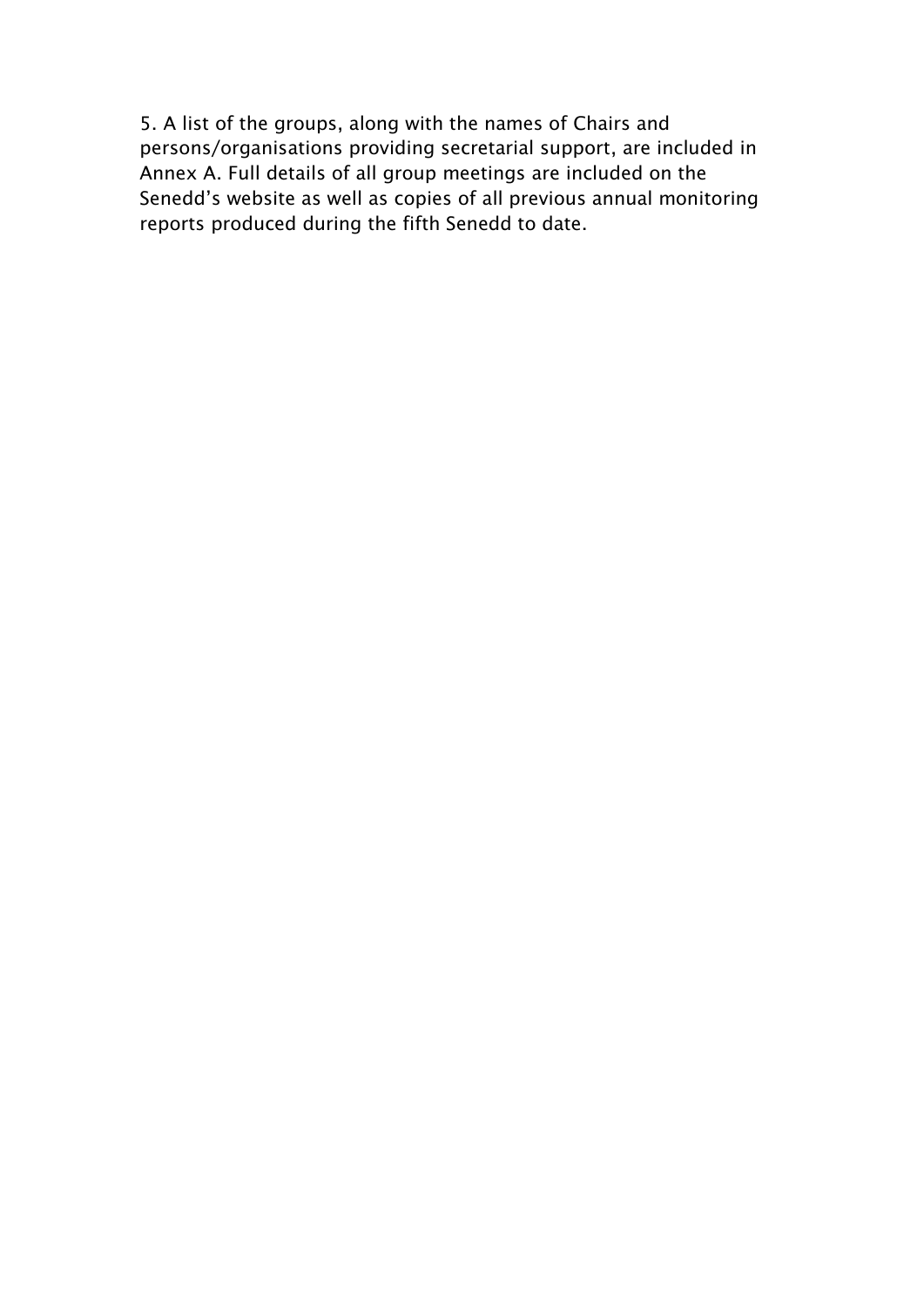# Annex: Registered Cross-Party Groups (77)

| Chair (number of<br>groups) | <b>Cross-Party Group</b>                                               | Person and<br>organisation<br>providing<br>secretarial<br>support |
|-----------------------------|------------------------------------------------------------------------|-------------------------------------------------------------------|
| Mark Isherwood (6.5)        | Autism                                                                 | <b>Samuel Stone The</b><br><b>National Autistic</b><br>Society    |
|                             | <b>Disability</b>                                                      | Zoe Richards,<br>Learning Disability<br>Wales                     |
|                             | <b>Funerals and</b><br><b>Bereavement</b>                              | David Beamer,<br><b>Brevia Consulting</b>                         |
|                             | <b>Neurological Conditions</b>                                         | Diane Gleeson,<br>Wales<br>Neurological<br><b>Alliance</b>        |
|                             | Violence against Women<br>and Children (Co-Chair<br>with Bethan Sayed) | Elinor Crouch-<br>Puzey, Welsh<br>Women's Aid                     |
|                             | <b>Fuel Poverty and Energy</b><br>Efficiency                           | Ben Saltmarsh,<br><b>NEA Cymru</b>                                |
|                             | Hospice and Palliative<br>Care                                         | Kathleen Caper,<br>Hospice UK                                     |
| David Rees (5)              | Cancer                                                                 | Gemma Roberts,<br><b>Cancer Research</b><br>UK                    |
|                             | <b>Mental Health</b>                                                   | Gofal                                                             |
|                             | Nursing and Midwifery                                                  | Tina Donnelly,<br>Royal College of<br><b>Nursing</b>              |
|                             | <b>Steel</b>                                                           | Angharad<br>Thomas, David<br><b>Rees Support Staff</b>            |
|                             | <b>STEM</b>                                                            | Niall Sommerville,<br>Royal Society of<br>Chemistry               |
| Dai Lloyd (7)               | A Clean Air Act for Wales                                              | <b>Healthy Air Cymru</b>                                          |
|                             | Coeliac Disease &<br>Dermatitis Herpetiformis                          | Tristan<br>Humphreys,                                             |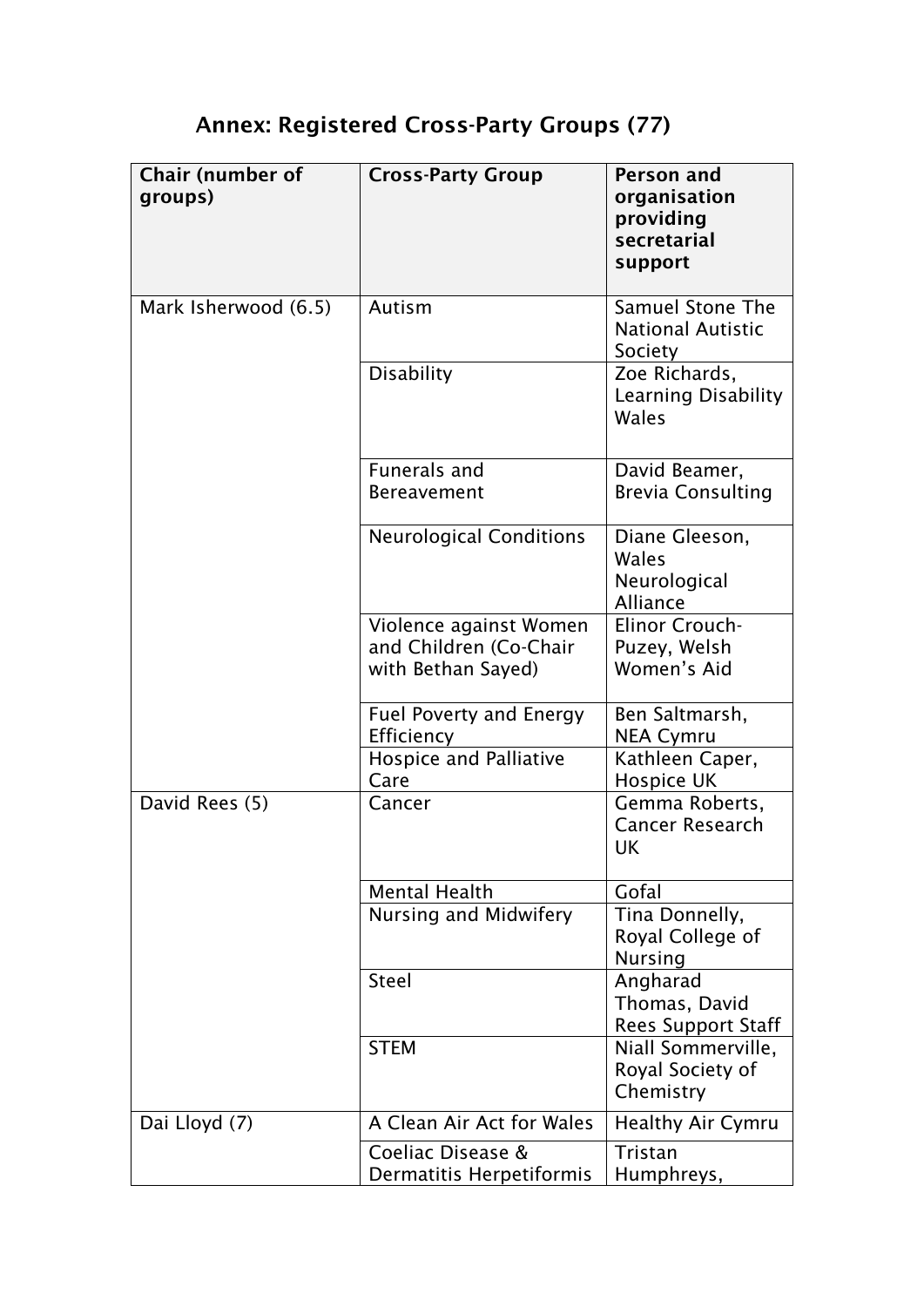|                    |                                                      | <b>Coeliac UK</b>                                                                                                 |
|--------------------|------------------------------------------------------|-------------------------------------------------------------------------------------------------------------------|
|                    | Liver Disease                                        | Dr William<br>Williams                                                                                            |
|                    | <b>Stroke</b>                                        | Jillian Haynes,<br><b>Stroke Association</b>                                                                      |
|                    | Vision                                               | Elin Haf Edwards,<br><b>RNIB Cymru</b>                                                                            |
|                    | Deaf Issues                                          | Llyr Wilson Price,<br><b>Action on Hearing</b><br>Loss                                                            |
|                    | Welsh Language                                       | Ceri McEvoy and<br>Colin Nosworthy,<br>Mudiadau Dathlu'r<br>Gymraeg                                               |
| John Griffiths (6) | Biodiversity                                         | Liz Smith, Wales<br><b>Environment Link</b>                                                                       |
|                    | <b>Further Education and</b><br><b>Future Skills</b> | Julia Osman,<br>Colleges Wales /<br>Colegau Cymru                                                                 |
|                    | Policing                                             | Cerith Thomas,<br><b>Police and Crime</b><br>Commissioners<br>Advisor to the All<br><b>Wales Policing</b><br>Team |
|                    | Poverty                                              | Claire Cunliffe,<br>Oxfam Cymru                                                                                   |
|                    | Race Equality                                        | Judge Ray Singh                                                                                                   |
|                    | Smoking and Health                                   | Suzanne Cass,<br><b>ASH Wales</b>                                                                                 |
| Darren Millar (3)  | Armed Forces and<br>Cadets                           | Curtis Shea,<br>Darren Millar<br><b>Support Staff</b>                                                             |
|                    | Faith                                                | Jim Stewart,<br>Evangelical<br><b>Alliance Wales</b>                                                              |
|                    | Zoos and Animal<br><b>Attractions (NEW)</b>          | Andy Hall, The<br><b>British and Irish</b><br>Association of<br>Zoos<br>and Aquariums<br>(BIAZA)                  |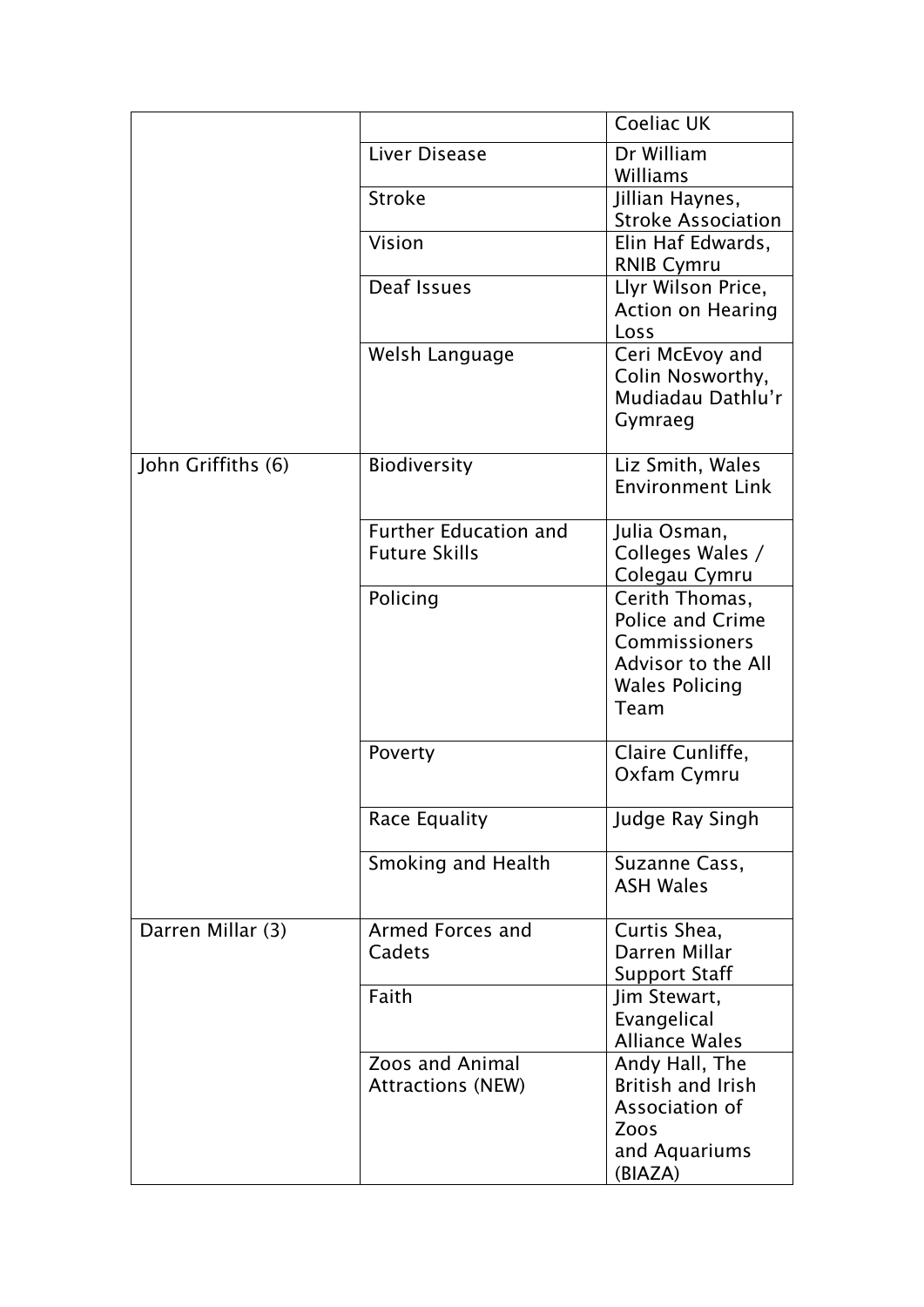| Mike Hedges (2)     | Housing                        | Michelle Wales,           |
|---------------------|--------------------------------|---------------------------|
|                     |                                | Institute of              |
|                     |                                | Housing                   |
|                     | Older People                   | Rachel Lewis, Age         |
|                     |                                | Cymru Wales               |
| Jayne Bryant (3)    | Arts and Health                | Helen Williams,           |
|                     |                                | <b>Arts Council for</b>   |
|                     |                                | Wales                     |
|                     | <b>Preventing Child Sexual</b> | <b>NSPCC</b>              |
|                     | Abuse                          | Cymru/Wales,              |
|                     |                                | Stop it Now! Wales        |
|                     |                                | and the Survivors         |
|                     |                                | <b>Trust Cymru</b>        |
|                     | <b>Diabetes</b>                | Josh James,               |
|                     |                                | Diabetes UK               |
|                     |                                | Cymru                     |
| Bethan Sayed (0.5)  | Violence against Women         | Elinor Crouch-            |
|                     | and Children (Co-Chair         | Puzey, Welsh              |
|                     | with Mark Isherwood)           | Women's Aid               |
|                     |                                |                           |
|                     |                                |                           |
| Nick Ramsay (2)     | Skin                           | Dr Julie Peconi,          |
|                     |                                | Skin Care Cymru           |
|                     |                                |                           |
|                     | Waterways                      | <b>Emily Lewis, Canal</b> |
|                     |                                | and River Trust in        |
|                     |                                | Wales                     |
|                     |                                |                           |
| Llyr Gruffydd (2.5) | Sustainable Energy             | Carolyn Pugsley,          |
|                     |                                | <b>Freshwater UK</b>      |
|                     |                                |                           |
|                     |                                |                           |
|                     |                                |                           |
|                     |                                |                           |
|                     |                                |                           |
|                     |                                |                           |
|                     | <b>North Wales</b>             | Stephen Jones,            |
|                     |                                | <b>WLGA</b>               |
|                     |                                |                           |
|                     | Children and Young             | Catriona Williams,        |
|                     | People (co-Chair with          | Children in Wales         |
|                     | David Melding)                 |                           |
|                     |                                |                           |
| Joyce Watson (2)    | Construction                   | Joshua Miles,             |
|                     |                                | Construction              |
|                     |                                | <b>Industry Training</b>  |
|                     |                                | <b>Board</b>              |
|                     | Human Trafficking in           | Mwenya Chimba,            |
|                     | Wales                          | <b>Bawso</b>              |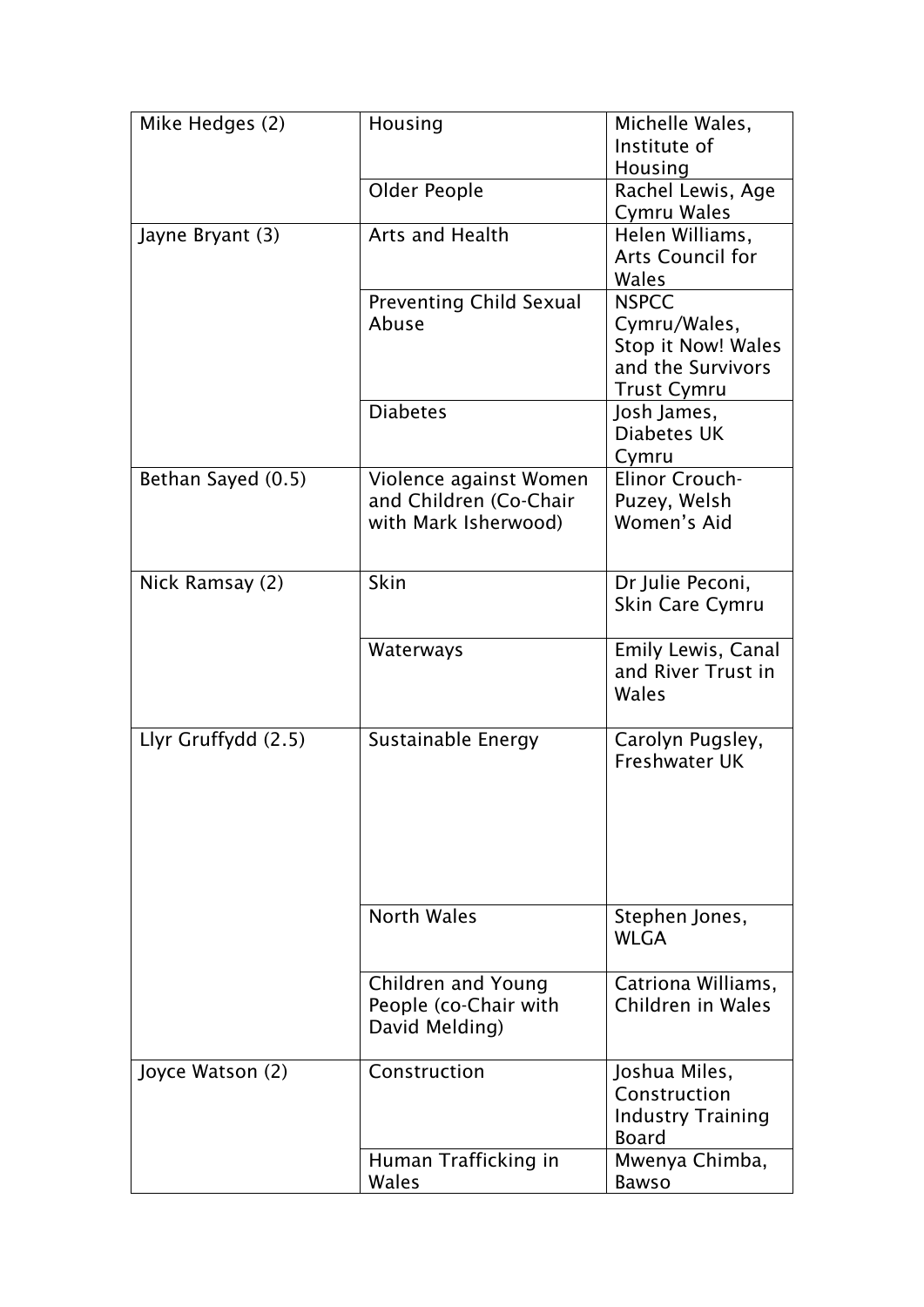| Hefin David (2)             | <b>Universities</b>                                | Kieron Rees,<br><b>Universities Wales</b>                             |
|-----------------------------|----------------------------------------------------|-----------------------------------------------------------------------|
|                             | Small and Medium Sized<br><b>Enterprises</b>       | Federation of<br><b>Small Businesses</b>                              |
| Lynne Neagle (2)            | Dementia                                           | Sophie Douglas,<br>Alzheimer's<br><b>Society Cymru</b>                |
|                             | <b>Suicide Prevention</b>                          | Samaritans Cymru                                                      |
| Angela Burns (3)            | Sepsis                                             | Terrance Canning,<br>Sepsis Trust                                     |
|                             | <b>Medical Research</b>                            | Bethan Edwards,<br><b>British Heart</b><br><b>Foundation Cymru</b>    |
|                             | Rare, Genetic and<br><b>Undiagnosed Conditions</b> | Emma Hughes,<br><b>Genetic Alliance</b><br><b>UK</b>                  |
| Jenny Rathbone (3)          | Food                                               | George Watkins,<br>Jenny Rathbone<br><b>Support Staff</b>             |
|                             | Women's Health                                     | Rachel Clarke,<br><b>British Pregnancy</b><br><b>Advisory Service</b> |
|                             | <b>Gypsies and Travellers</b>                      | Thomas Hendry,<br><b>SEWREC</b>                                       |
| Vikki Howells (2)           | <b>Industrial Communities</b>                      | Peter Slater,<br>Industrial<br>Communities<br>Alliance                |
|                             | Co-operatives and<br><b>Mutuals</b>                | Mike Erskine,<br>Wales Co-<br>operative Centre                        |
| Suzy Davies (1.5)           | Tourism                                            | Craig Lawton,<br><b>Suzy Davies</b><br><b>Support Staff</b>           |
|                             | Women (co-chairing with<br>Sian Gwenllian)         | Women's Equality<br><b>Network</b>                                    |
| Janet Finch-Saunders<br>(1) | <b>Small Shops</b>                                 | Edward Woodall,<br>Association of<br>Convenience<br><b>Stores</b>     |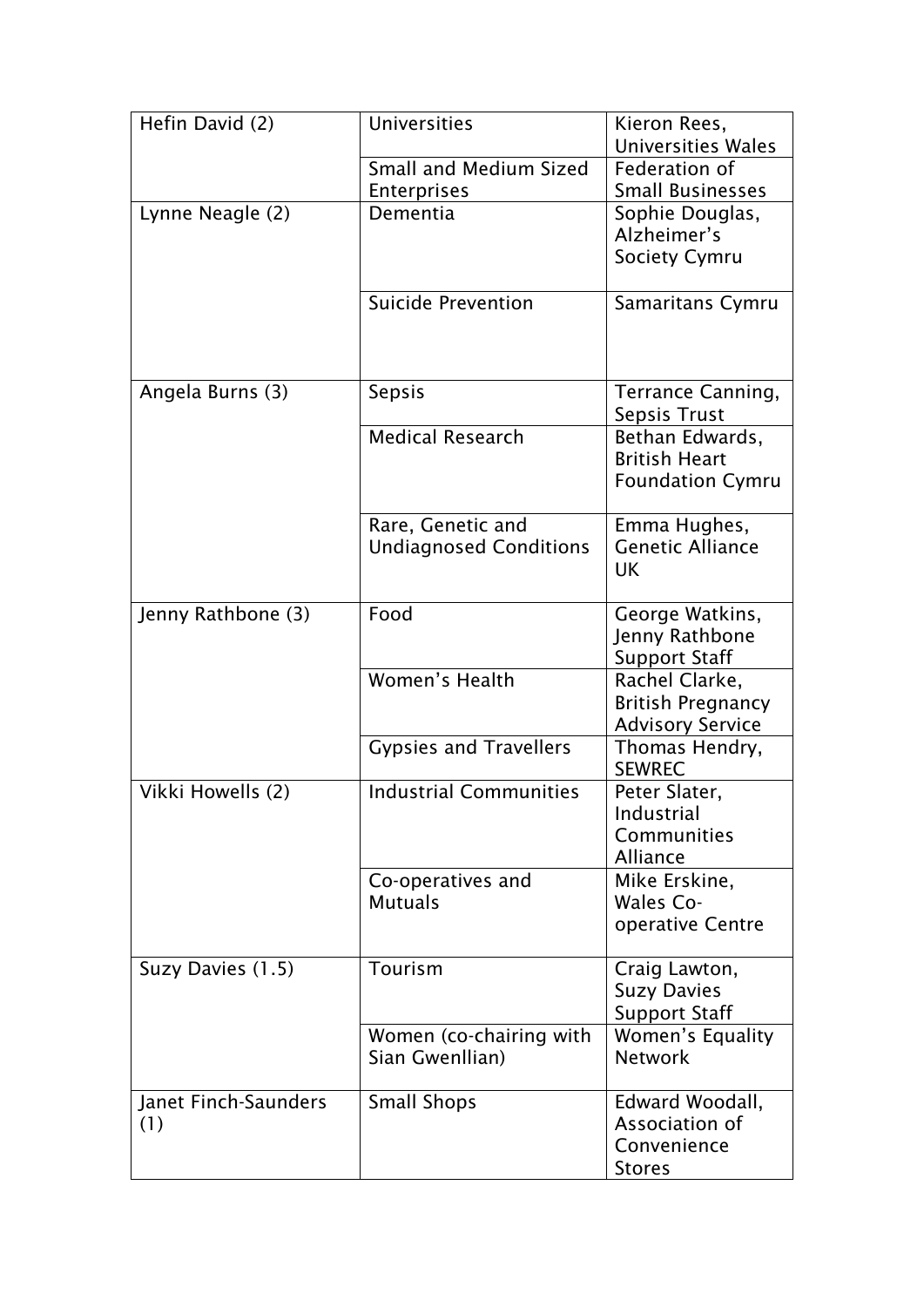| David Melding (1.5)    | <b>Looked After Children</b>                                  | Rhian Williams,<br><b>Voices from Care</b>                                        |
|------------------------|---------------------------------------------------------------|-----------------------------------------------------------------------------------|
|                        | Children and Young<br>People (co-Chair with Llyr<br>Gruffydd) | Catriona Williams,<br>Children in Wales                                           |
| Russell George (1)     | Transport                                                     | John Pockett,<br>Confederation of<br>Passenger<br><b>Transport in Wales</b>       |
| Rhun ap Iorwerth (3)   | Wales International                                           | Jenny Scott, British<br><b>Council Wales</b>                                      |
|                        | <b>Muscular Dystrophy</b>                                     | Jonathan Kingsley,<br><b>Muscular</b><br>Dystrophy UK                             |
|                        | Digital (NEW)                                                 | Pryderi ap<br>Rhisiart, Menai<br><b>Science Park</b>                              |
| Huw Irranca-Davies (1) | <b>Active Travel Act</b>                                      | Chris Roberts,<br><b>Support Staff</b>                                            |
| David J Rowlands (1)   | Technology and<br>Innovation                                  | Catriona Reckless,<br><b>Mark Reckless</b><br><b>Support Staff</b>                |
| Sian Gwenllian (0.5)   | Women (co-chairing with<br>Suzy Davies)                       | Women's Equality<br><b>Network</b>                                                |
| Mick Antoniw (2)       | <b>Problem Gambling</b>                                       | <b>Wynford Ellis</b><br>Owen, Living<br><b>Room Cardiff</b>                       |
|                        | Haemophilia and<br><b>Contaminated Blood</b>                  | Lynne Kelly,<br>Haemophilia<br>Wales                                              |
| Mark Reckless (1)      | Law                                                           | Catriona Brown,<br><b>Mark Reckless</b><br><b>Support Staff</b>                   |
| Dawn Bowden (1)        | Asbestos                                                      | <b>Cedric Clement-</b><br>Evans, New Law<br>Solicitors                            |
| Jack Sargeant (1)      | Beer and Pubs                                                 | John Pockett                                                                      |
| Andrew RT Davies (2)   | Conservation and<br>Shooting                                  | Steve Griffith,<br><b>British Association</b><br>for Shooting and<br>Conservation |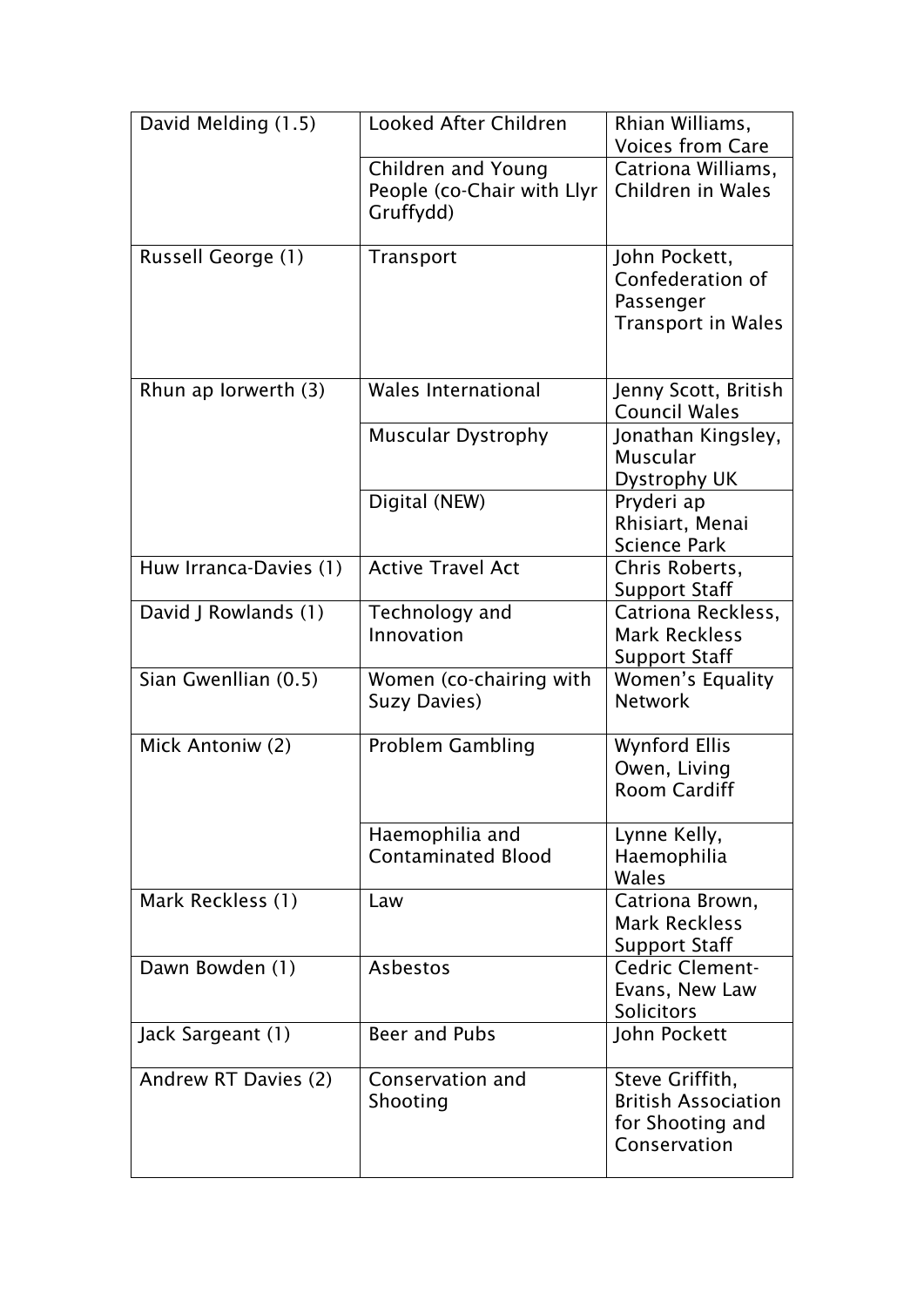|                      | Woodlands, Forestry and<br>Timber     | Eleanor Harris,<br>Confor                                    |
|----------------------|---------------------------------------|--------------------------------------------------------------|
| Helen Mary Jones (2) | Human Rights                          | Simon Hoffman,<br>Equality and<br>Human Rights<br>Commission |
|                      | <b>Eating Disorders</b>               | Beth Mahoney,<br>Gofal                                       |
| Rhianon Passmore (1) | <b>Music</b>                          | Sam Murray                                                   |
| Delyth Jewell (1)    | Intergenerational<br>Solidarity (NEW) | <b>TBC</b>                                                   |

| VACANT (4) | <b>Rural Affairs</b>                                 | Tegryn Jones,<br><b>National Parks</b><br>Wales                |
|------------|------------------------------------------------------|----------------------------------------------------------------|
|            | <b>Public and Commercial</b><br>Services (PCS) Union | Darren Williams,<br>Public and<br>Commercial<br>Services Union |
|            | Cricket                                              | Paul Morris, Laura<br>Jones Support<br><b>Staff</b>            |
|            | Wales Air Ambulance                                  | Angela Hughes,<br>Wales Air<br>Ambulance                       |

### Wound-up CPGs during the fifth Senedd (7)

| Eluned Morgan         | Arts and Health<br>(September 2016 -<br>January 2018)  | Unknown                                     |
|-----------------------|--------------------------------------------------------|---------------------------------------------|
| Llyr Gruffydd         | <b>Biodiversity (February</b><br>2017 - February 2018) | Liz Smith, Wales<br><b>Environment Link</b> |
| Lynne Neagle          | <b>Circuit of Wales</b>                                | Jonathan<br>Morgan, Insight<br>Wales        |
| <b>Russell George</b> | Cross-border issues                                    | John Pockett,                               |